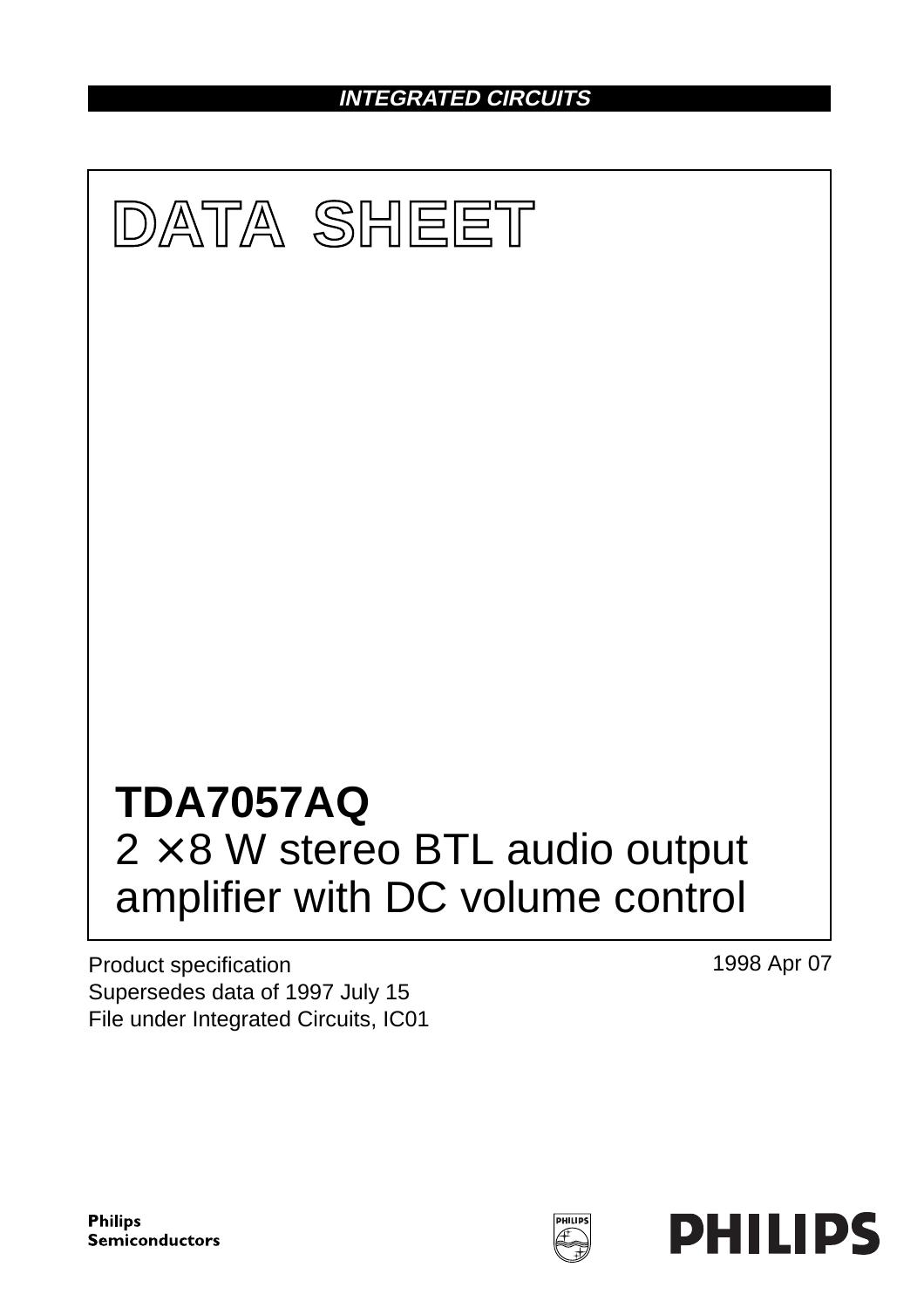## **2** × **8 W stereo BTL audio output amplifier with DC volume control TDA7057AQ**

### **FEATURES**

- DC volume control
- Few external components
- Mute mode
- Thermal protection
- Short-circuit proof
- No switch-on and switch-off clicks
- Good overall stability
- Low power consumption
- Low HF radiation
- ESD protected on all pins.

## **QUICK REFERENCE DATA**

### **GENERAL DESCRIPTION**

The TDA7057AQ is a stereo BTL output amplifier with DC volume control. The device is designed for use in TVs and monitors, but is also suitable for battery-fed portable recorders and radios.

## **Missing Current Limiter (MCL)**

A MCL protection circuit is built-in. The MCL circuit is activated when the difference in current between the output terminal of each amplifier exceeds 100 mA (typical 300 mA). This level of 100 mA allows for single-ended headphone applications.

| <b>SYMBOL</b>       | <b>PARAMETER</b>          | <b>CONDITIONS</b>                        | MIN.                     | TYP.                     | MAX. | <b>UNIT</b> |
|---------------------|---------------------------|------------------------------------------|--------------------------|--------------------------|------|-------------|
| $V_{P}$             | supply voltage            |                                          | 4.5                      | $\overline{\phantom{0}}$ | 18   | V           |
| $P_{\text{out}}$    | output power              | $V_P$ = 12 V; R <sub>L</sub> = 16 Ω      | 3.0                      | 3.5                      |      | W           |
|                     |                           | $V_P$ = 12 V; R <sub>L</sub> = 8 Ω       | $\overline{\phantom{m}}$ | 5.3                      |      | W           |
|                     |                           | $V_P$ = 15 V; R <sub>L</sub> = 8 Ω       |                          | 8                        |      | W           |
| $G_{v}$             | voltage gain              |                                          | 39.5                     | 40.5                     | 41.5 | dB          |
| $\Delta G_{v}$      | voltage gain control      |                                          | 68                       | 73.5                     |      | dB          |
| I <sub>q(tot)</sub> | total quiescent current   | $V_P = 12 V$ ; R <sub>L</sub> = $\infty$ |                          | 22                       | 25   | mA          |
| <b>THD</b>          | total harmonic distortion | $P_0 = 0.5 W$                            | —                        | 0.3                      |      | $\%$        |
|                     |                           |                                          |                          |                          |      |             |

## **ORDERING INFORMATION**

| <b>TYPE</b>   |                     | <b>PACKAGE</b>                                                   |                |  |  |  |  |  |
|---------------|---------------------|------------------------------------------------------------------|----------------|--|--|--|--|--|
| <b>NUMBER</b> | <b>NAME</b>         | <b>DESCRIPTION</b>                                               | <b>VERSION</b> |  |  |  |  |  |
| TDA7057AQ     | DBS <sub>13</sub> P | plastic DIL-bent-SIL power package; 13 leads (lead length 12 mm) | SOT141-6       |  |  |  |  |  |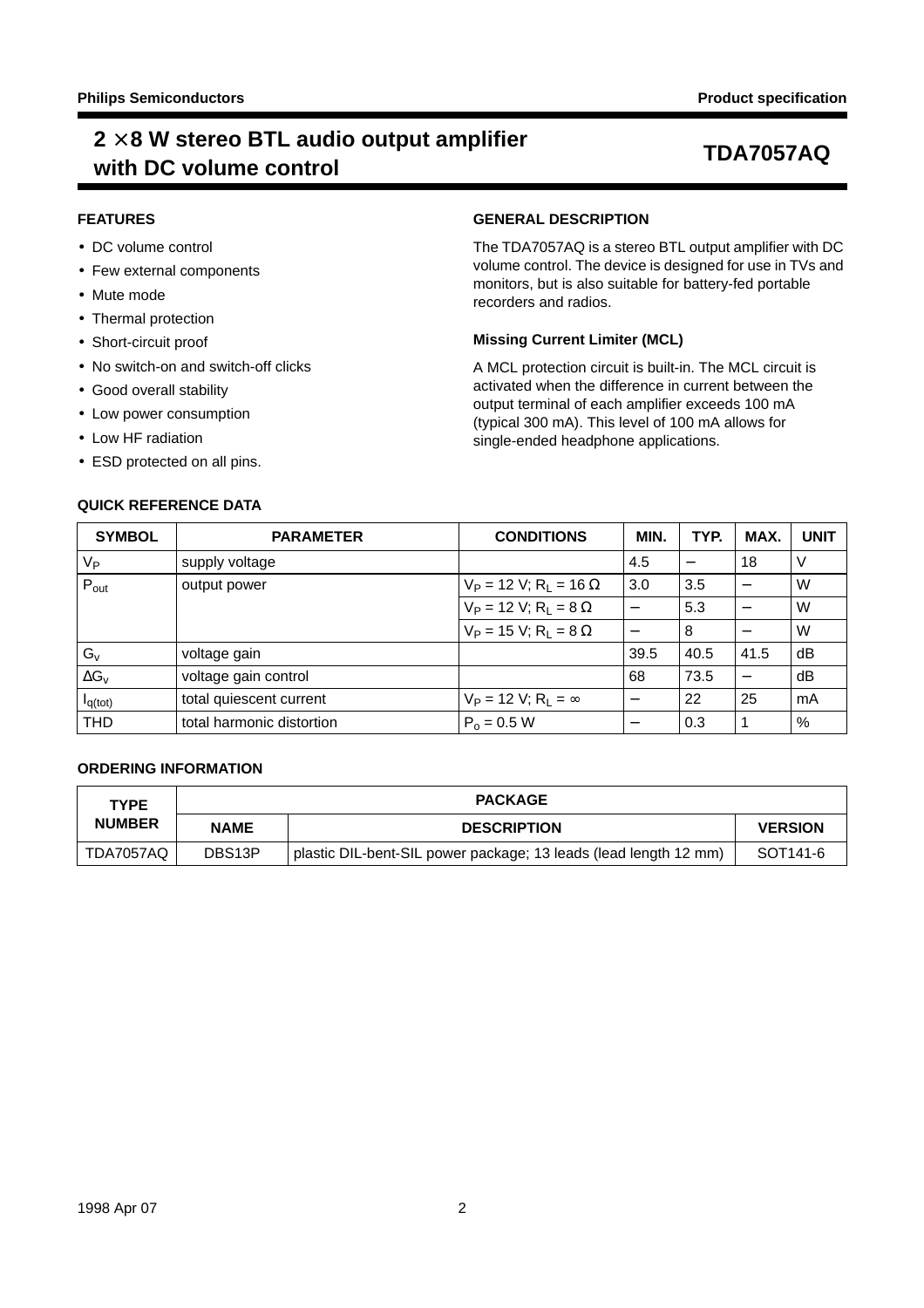## **BLOCK DIAGRAM**

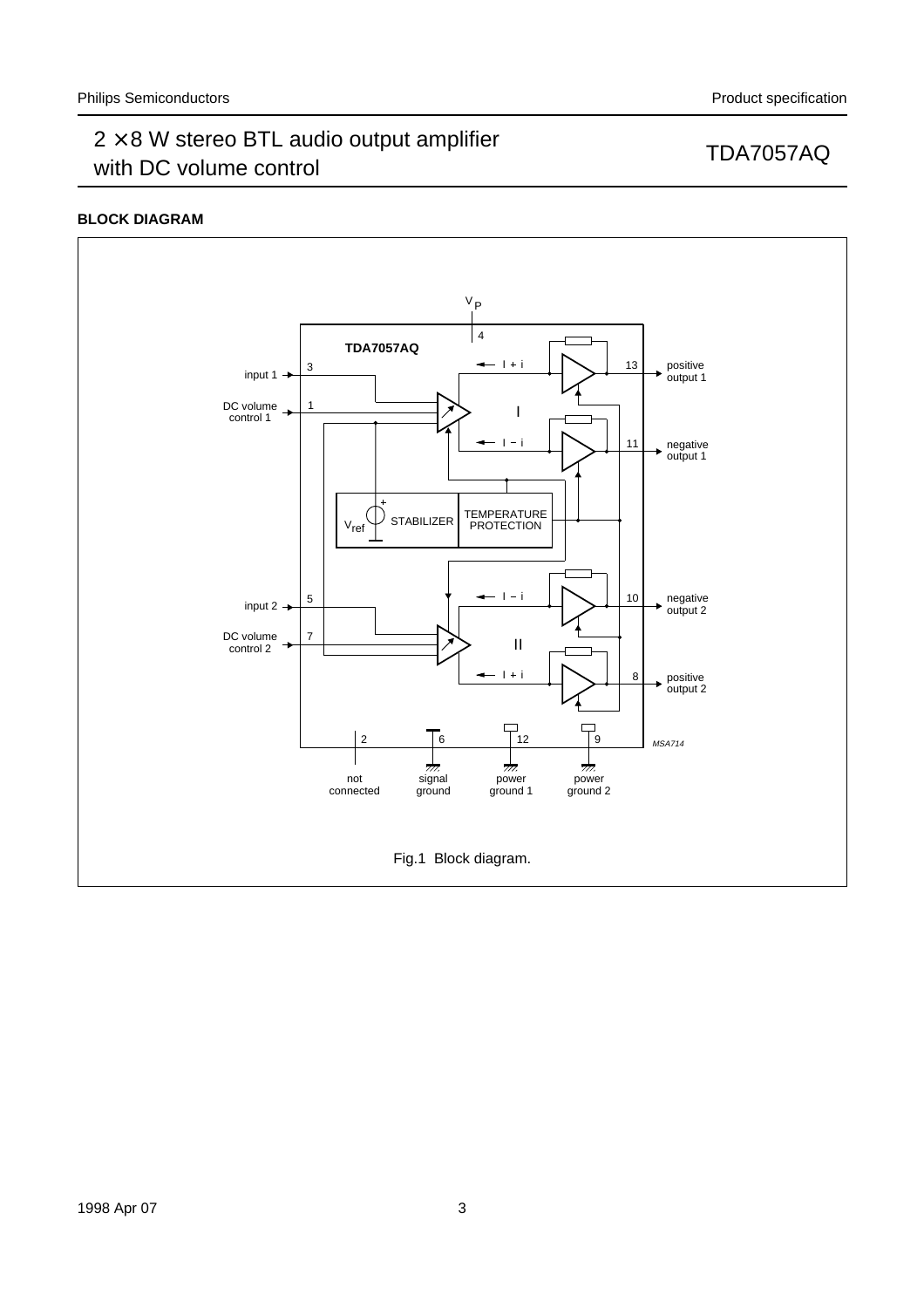## $2 \times 8$  W stereo BTL audio output amplifier  $2 \times 3$  iv steres BTE didn't support dimplifier<br>with DC volume control

#### **PINNING**

| <b>SYMBOL</b>     | <b>PIN</b> | <b>DESCRIPTION</b>      |
|-------------------|------------|-------------------------|
| VC <sub>1</sub>   | 1          | DC volume control 1     |
| n.c.              | 2          | not connected           |
| $V_{(1)}$         | 3          | voltage input 1         |
| Vр                | 4          | positive supply voltage |
| $V_{(2)}$         | 5          | voltage input 2         |
| <b>SGND</b>       | 6          | signal ground           |
| VC <sub>2</sub>   | 7          | DC volume control 2     |
| OUT2+             | 8          | positive output 2       |
| PGND <sub>2</sub> | 9          | power ground 2          |
| OUT <sub>2</sub>  | 10         | negative output 2       |
| OUT <sub>1</sub>  | 11         | negative output 1       |
| PGND <sub>1</sub> | 12         | power ground 1          |
| OUT1+             | 13         | positive output 1       |



### **FUNCTIONAL DESCRIPTION**

The TDA7057AQ is a stereo output amplifier with two DC volume control stages. The device is designed for TVs and monitors, but is also suitable for battery-fed portable recorders and radios.

In conventional DC volume control circuits the control or input stage is AC-coupled to the output stage via external capacitors to keep the offset voltage low.

In the TDA7057AQ the two DC volume control stages are integrated into the input stages so that no coupling capacitors are required and a low offset voltage is still maintained. The minimum supply voltage also remains low.

The BTL principle offers the following advantages:

- Lower peak value of the supply current
- The frequency of the ripple on the supply voltage is twice the signal frequency.

Consequently, a reduced power supply with smaller capacitors can be used which results in cost reductions.

For portable applications there is a trend to decrease the supply voltage, resulting in a reduction of output power at conventional output stages. Using the BTL principle increases the output power.

The maximum gain of the amplifier is fixed at 40.5 dB. The DC volume control stages have a logarithmic control characteristic. Therefore, the total gain can be controlled from +40.5 dB to −33 dB. If the DC volume control voltage falls below 0.4 V, the device will switch to the mute mode.

The amplifier is a short-circuit protected to ground,  $V_P$  and across the load. A thermal protection circuit is also implemented. If the crystal temperature rises above +150  $\degree$ C the gain will be reduced, thereby reducing the output power.

Special attention is given to switch-on and switch-off clicks, low HF radiation and a good overall stability.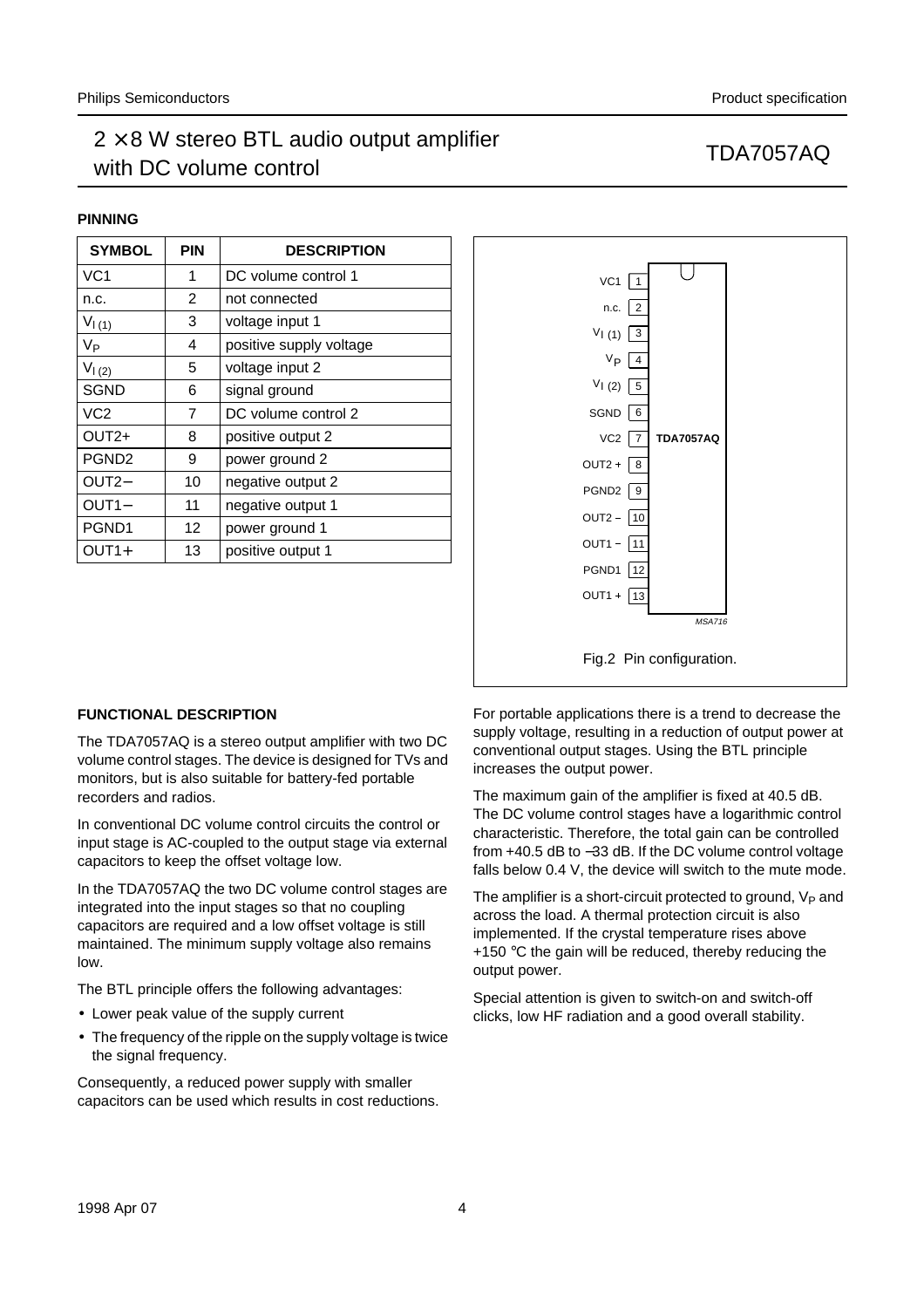## $2 \times 8$  W stereo BTL audio output amplifier  $\geq$   $\sim$  0 W stereo BTE addite bulpart amplifier  $\sim$  TDA7057AQ with DC volume control

## **LIMITING VALUES**

In accordance with the Absolute Maximum Rating System (IEC 134).

| <b>SYMBOL</b>               | <b>PARAMETER</b>                   | <b>CONDITIONS</b>                 | MIN.  | MAX.   | <b>UNIT</b> |
|-----------------------------|------------------------------------|-----------------------------------|-------|--------|-------------|
| $V_{\mathsf{P}}$            | supply voltage                     |                                   |       | 18     | V           |
| <b>I</b> ORM                | repetitive peak output current     |                                   |       | 1.25   | A           |
| $I_{OSM}$                   | non-repetitive peak output current |                                   |       | 1.5    | A           |
| $P_{\text{tot}}$            | total power dissipation            | $T_{\text{case}} < 60 \text{ °C}$ |       | 22.5   | W           |
| $\mathsf{T}_{\mathsf{amb}}$ | operating ambient temperature      |                                   | $-40$ | $+85$  | $^{\circ}C$ |
| $T_{\text{stg}}$            | storage temperature                |                                   | $-55$ | $+150$ | $^{\circ}C$ |
| T <sub>vj</sub>             | virtual junction temperature       |                                   |       | 150    | $^{\circ}C$ |
| $t_{\rm sc}$                | short-circuit time                 |                                   |       |        | hr          |
| $V_n$                       | input voltage pins 1, 3, 5 and 7   |                                   |       | 5      | V           |

## **THERMAL CHARACTERISTICS**

| <b>SYMBOL</b> | <b>PARAMETER</b>                                        | <b>VALUE</b> | UNIT |
|---------------|---------------------------------------------------------|--------------|------|
| $R_{th i-c}$  | thermal resistance from junction to case                |              | K/W  |
| $R_{th\,j-a}$ | thermal resistance from junction to ambient in free air | 40           | K/W  |

### **Power dissipation**

Assume V<sub>P</sub> = 12 V and R<sub>L</sub> = 16  $\Omega$ . The maximum sine wave dissipation is 2 × 1.8 W = 3.6 W.

At  $T_{amb(max)} = 60 °C$ :

 $R_{\text{th tot}} = (150 - 60)/3.6 = 25$  K/W.

 $R_{th tot} = R_{th i-c} + R_{th c-hs} + R_{th hs}.$ 

 $R_{th c-hs} + R_{th bs} = 25 - 4 = 21$  K/W.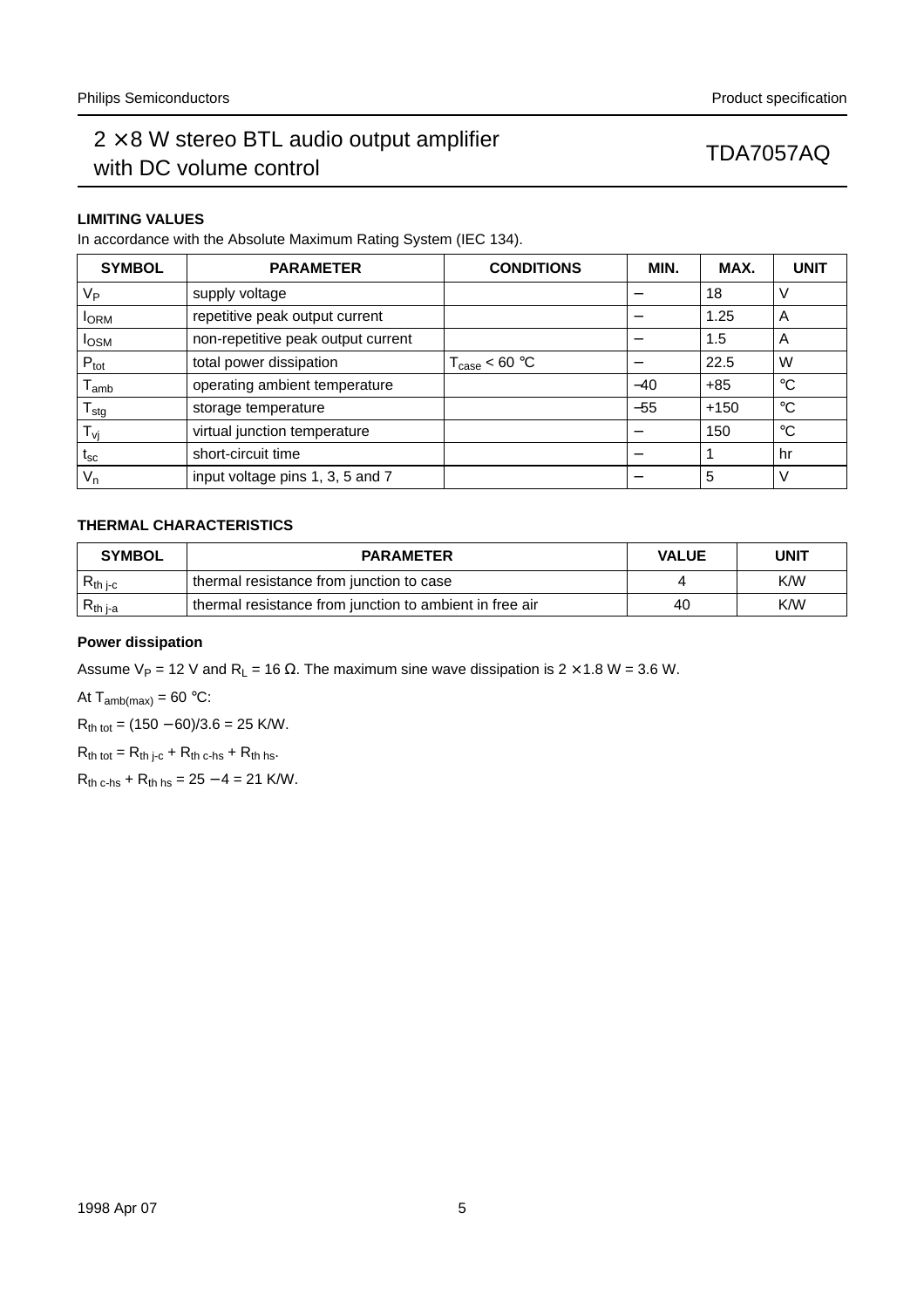## $2 \times 8$  W stereo BTL audio output amplifier  $2 \times 3$  iv states BTE didn't state implies<br>with DC volume control

## **CHARACTERISTICS**

V<sub>P</sub> = 12 V;T<sub>amb</sub> = 25 °C; f<sub>i</sub> = 1 kHz; R<sub>L</sub> = 16 Ω; unless otherwise specified (see Fig.13).

| <b>SYMBOL</b>                                | <b>PARAMETER</b>                   | <b>CONDITIONS</b>                                      | MIN.                     | TYP.                     | MAX.                     | <b>UNIT</b>   |  |  |
|----------------------------------------------|------------------------------------|--------------------------------------------------------|--------------------------|--------------------------|--------------------------|---------------|--|--|
| V <sub>Р</sub>                               | voltage supply                     |                                                        | 4.5                      | $\overline{\phantom{0}}$ | 18.5                     | $\vee$        |  |  |
| $I_{q(tot)}$                                 | total quiescent current            | $V_P = 12 V$ ; R <sub>1</sub> = $\infty$ ; note 1      |                          | 22                       | 25                       | mA            |  |  |
|                                              | Maximum gain; $V_{1,7} \geq 1.4$ V |                                                        |                          |                          |                          |               |  |  |
| $P_0$                                        | output power                       | THD = 10%; R <sub>1</sub> = 16 $\Omega$                | 3.0                      | 3.5                      | $\overline{\phantom{0}}$ | W             |  |  |
|                                              |                                    | THD = 10%; $R_L = 8 \Omega$                            | $\overline{\phantom{0}}$ | 5.3                      | $\overline{\phantom{0}}$ | W             |  |  |
|                                              |                                    | THD=10%; R <sub>1</sub> = 8 $\Omega$ ;<br>$V_P = 15 V$ |                          | 8                        |                          | W             |  |  |
| THD                                          | total harmonic distortion          | $P_0 = 0.5 W$                                          | $\overline{\phantom{0}}$ | 0.3                      | $\mathbf{1}$             | $\frac{0}{0}$ |  |  |
| $G_{V}$                                      | voltage gain                       |                                                        | 39.5                     | 40.5                     | 41.5                     | dB            |  |  |
| $V_{i(rms)}$                                 | input signal handling (RMS value)  | $G_v = 0$ dB; THD < 1%                                 | 1                        | $\overline{\phantom{0}}$ | $\overline{\phantom{0}}$ | V             |  |  |
| $V_{o(n)}$                                   | noise output voltage               | $f_i = 500$ kHz; note 2                                | $\qquad \qquad -$        | 210                      | $\overline{\phantom{0}}$ | $\mu V$       |  |  |
| B                                            | bandwidth                          | at $-1$ dB                                             | $\qquad \qquad -$        | note 3                   | $\equiv$                 | dB            |  |  |
| <b>SVRR</b>                                  | supply voltage ripple rejection    | note 4                                                 | 34                       | 38                       | $\overline{\phantom{0}}$ | dB            |  |  |
| $ V_{OS} $                                   | DC output offset voltage           | $ V_{13} - V_{11} $ and $ V_{10} - V_{8} $             | $\overline{\phantom{0}}$ | $\Omega$                 | 200                      | mV            |  |  |
| $Z_i$                                        | input impedance (pins 3 and 5)     |                                                        | 15                       | 20                       | 25                       | $k\Omega$     |  |  |
| $\alpha_{\text{cs}}$                         | channel separation                 | $R_S = 5 k\Omega$                                      | 40                       | $\overline{\phantom{0}}$ | $\overline{\phantom{0}}$ | dB            |  |  |
| $ G_v $                                      | channel unbalance                  | note 5                                                 | $\qquad \qquad -$        | $\overline{\phantom{0}}$ | 1                        | dB            |  |  |
|                                              |                                    | $G_1 = 0$ dB; note 6                                   | $\qquad \qquad -$        |                          | 1                        | dB            |  |  |
| Mute position; $V_1 = V_7 = 0.4 V \pm 30$ mV |                                    |                                                        |                          |                          |                          |               |  |  |
| $V_{o(mute)}$                                | output voltage in mute position    | $V_i = 1.0 V$ ; note 7                                 | $\overline{\phantom{0}}$ | 35                       | 45                       | $\mu$ V       |  |  |
| DC volume control                            |                                    |                                                        |                          |                          |                          |               |  |  |
| $\Delta G_v$                                 | gain control range                 |                                                        | 68                       | 73.5                     | $\overline{\phantom{0}}$ | dB            |  |  |
| I <sub>DC</sub>                              | volume control current             | $V_1 = V_7 = 0 V$                                      | $-20$                    | $-25$                    | $-30$                    | μA            |  |  |

#### **Notes**

- 1. With a load connected to the outputs the quiescent current will increase, the maximum value of this increase being equal to the DC output offset voltage divided by  $R_L$ .
- 2. The noise output voltage (RMS value) at  $f_i = 500$  kHz is measured with  $R_S = 0$   $\Omega$  and bandwidth = 5 kHz.
- 3. 20 Hz to 300 kHz (typical.
- 4. The ripple rejection is measured with  $R_S = 0 \Omega$  and f = 100 Hz to 10 kHz. The ripple voltage (V<sub>ripple</sub> = 200 mV RMS) is applied to the positive supply rail.
- 5. The channel unbalance is measured with  $V_{DC1} = V_{DC2}$ .
- 6. The channel unbalance at  $G_1 = 0$  dB is measured with  $V_{DC1} = V_{DC2}$ .
- 7. The noise output voltage (RMS value) is measured with  $R_S = 5 k\Omega$  unweighted.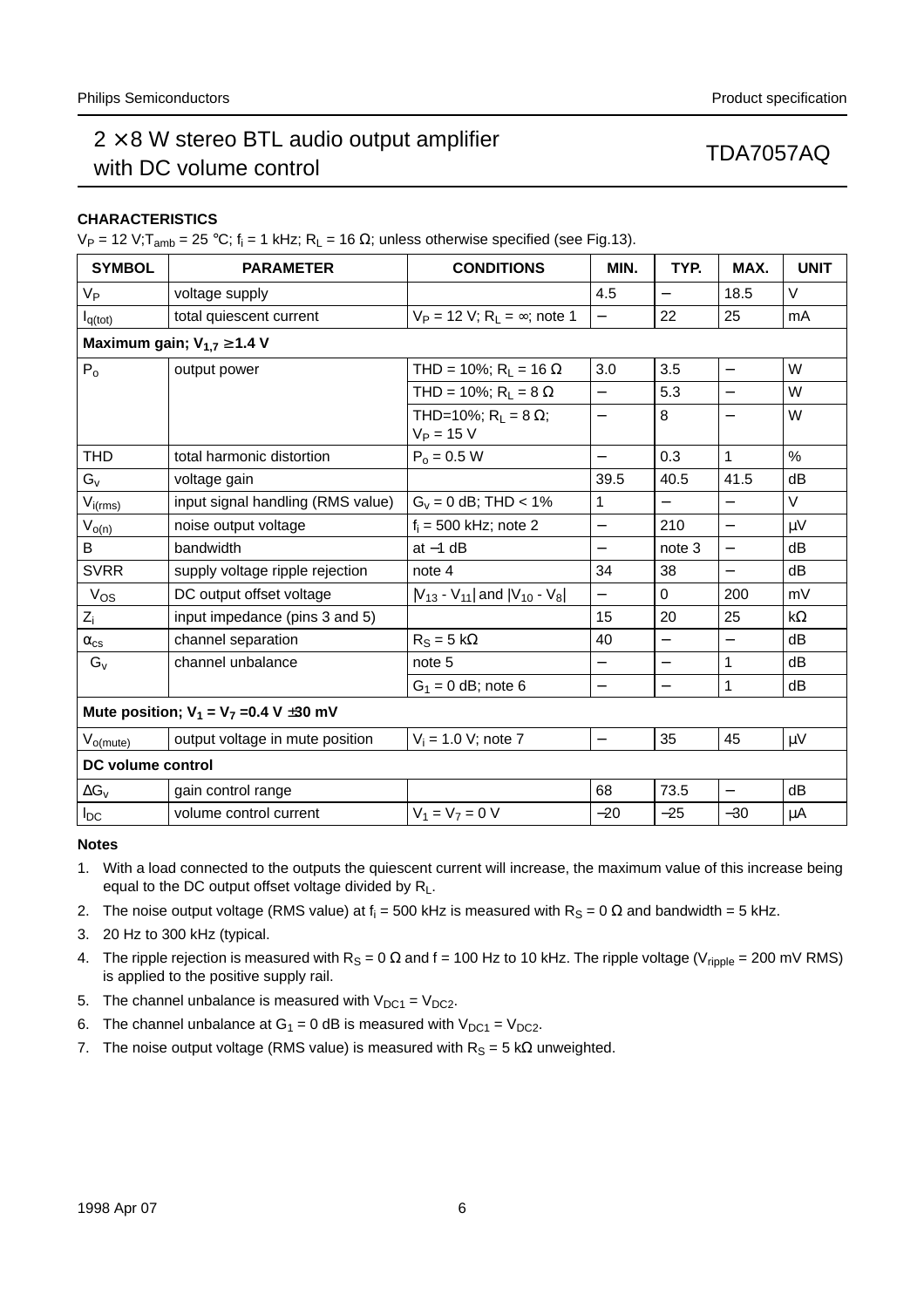## $2 \times 8$  W stereo BTL audio output amplifier  $\geq$   $\sim$  0 W stereo BTE addite bulpart amplifier  $\sim$  TDA7057AQ with DC volume control

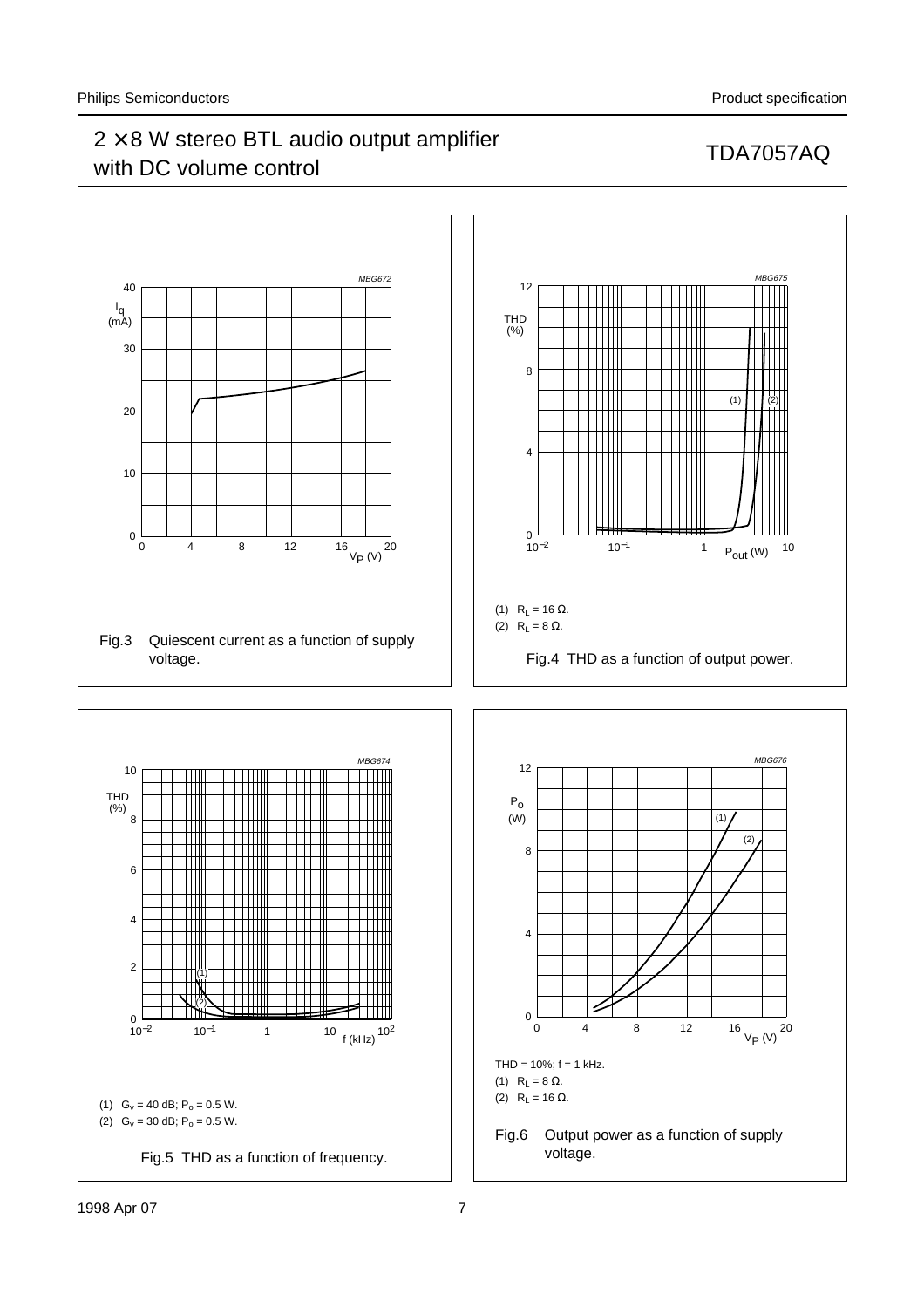## $2 \times 8$  W stereo BTL audio output amplifier  $\geq$   $\sim$  0 W stereo BTE addite bulpart amplifier  $\sim$  TDA7057AQ with DC volume control



Fig.9 Noise voltage as a function of volume control voltage.

(2)  $V_{DC} = 0.4$  V;  $V_{ripple} = 0.2$  V.

Fig.10 SVRR as a function of frequency.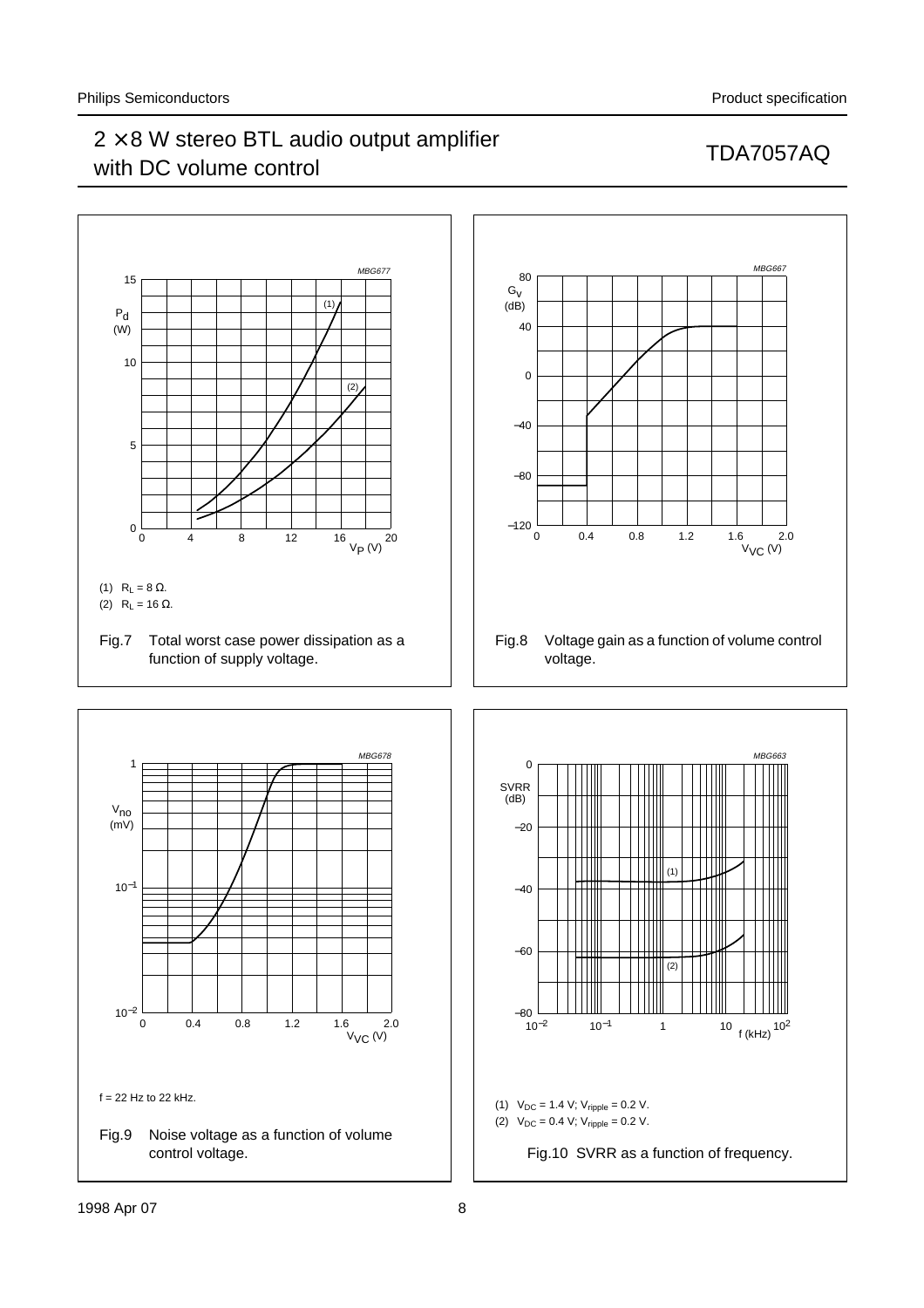## $2 \times 8$  W stereo BTL audio output amplifier  $2 \times 3$  iv steres BTE didn't support dimplifier<br>with DC volume control



### **APPLICATION INFORMATION**

The application diagram is illustrated in Fig.13.

#### **Test conditions**

 $T_{amb}$  = 25 °C unless otherwise specified;  $V_P$  = 12 V;  $V_{DC}$  = 1.4 V; f<sub>i</sub> = 1 kHz; R<sub>L</sub> = 16 Ω.

The quiescent current has been measured without load impedance.

The output power as a function of the supply voltage has been measured at THD = 10%. The maximum output power is limited by the maximum power dissipation and the maximum available output current.

The maximum input signal voltage is measured at THD = 1% at the output with a voltage gain of 0 dB.

To avoid instabilities and too high a distortion, the input ground and power ground must be separated as far as possible and connected as close as possible to the IC.

The DC volume control can be applied in several ways. Two possible circuits are shown below the main application diagram. The circuits at the control pin will influence the switch-on and switch-off behaviour and the maximum voltage gain.



For single-end applications the output peak current must not exceed 100 mA. At higher output currents the short-circuit protection (MCL) will be active.

#### **Thermal considerations:**

At high junction temperatures (>125 °C) the voltage gain will decrease when it is higher than 0 dB. This results in a decrease of the output voltage and an increase of the distortion level. Thus for an optimal performance of the IC the heatsink has to be designed properly.

Calculation example for application:  $V_P = 15$  V; R<sub>L</sub> = 8  $\Omega$ , stereo sine wave; worst case sine wave power dissipation is 12 W.

For  $T_{amb(max)}$  = 40 °C the thermal resistance from junction

to ambient R<sub>th j-a</sub> = 
$$
\frac{(125-40)}{12}
$$
 = 7.1 K/W

The thermal resistance of the heatsink becomes:

$$
R_{th h-a} = R_{th j-a} - (R_{th j-c} + R_{th c-h});
$$
  
\n
$$
R_{th h-a} = 7.1 - (4 + 0.1) = 3
$$
 K/W.

It should be noted that for 'music power' the power dissipation will be approximately half of the sine wave dissipation. Thus a smaller heatsink can be used.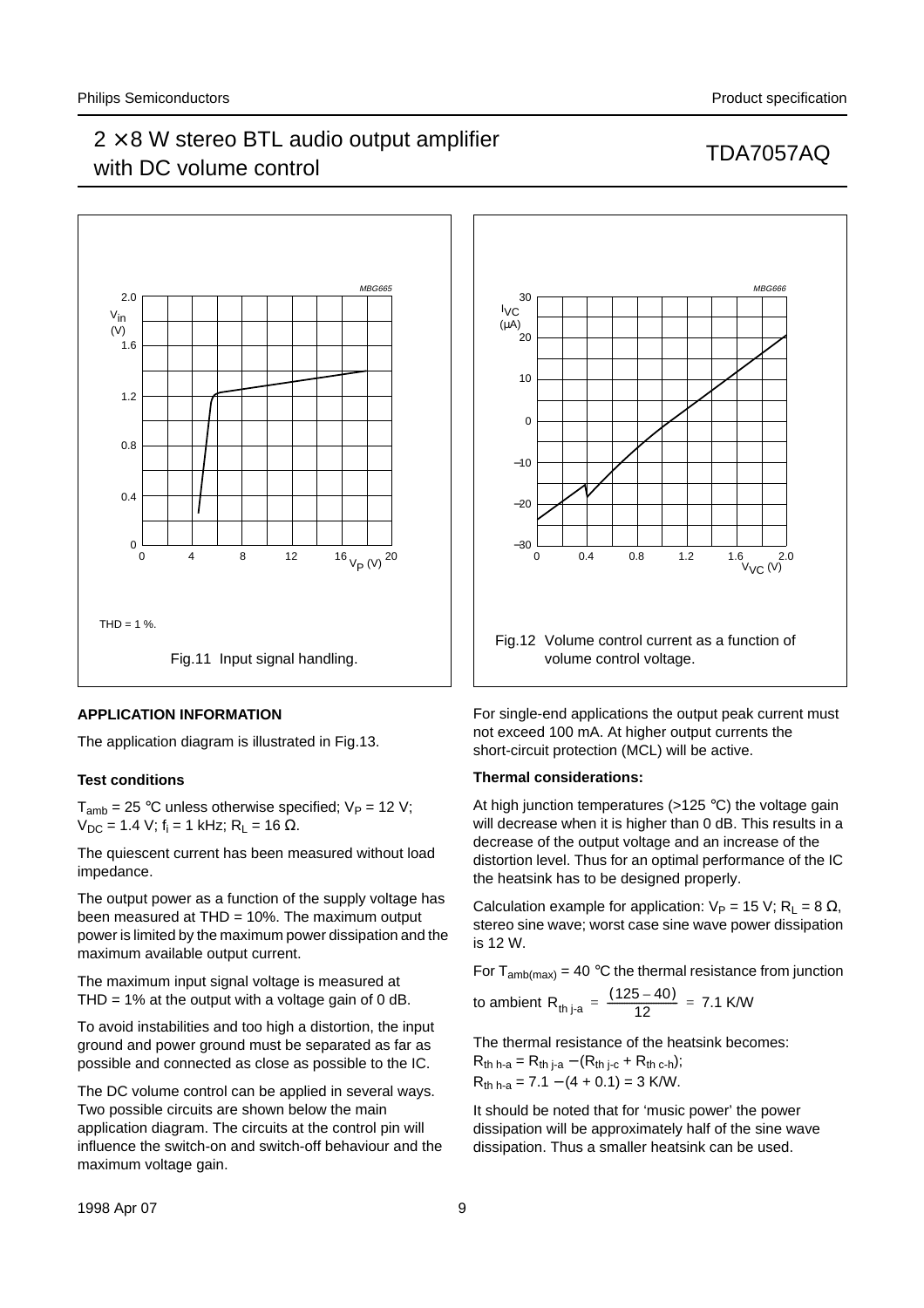## $2 \times 8$  W stereo BTL audio output amplifier  $2 \times 6$  W stereo BTL addite output amplifier<br>with DC volume control



### 1998 Apr 07 10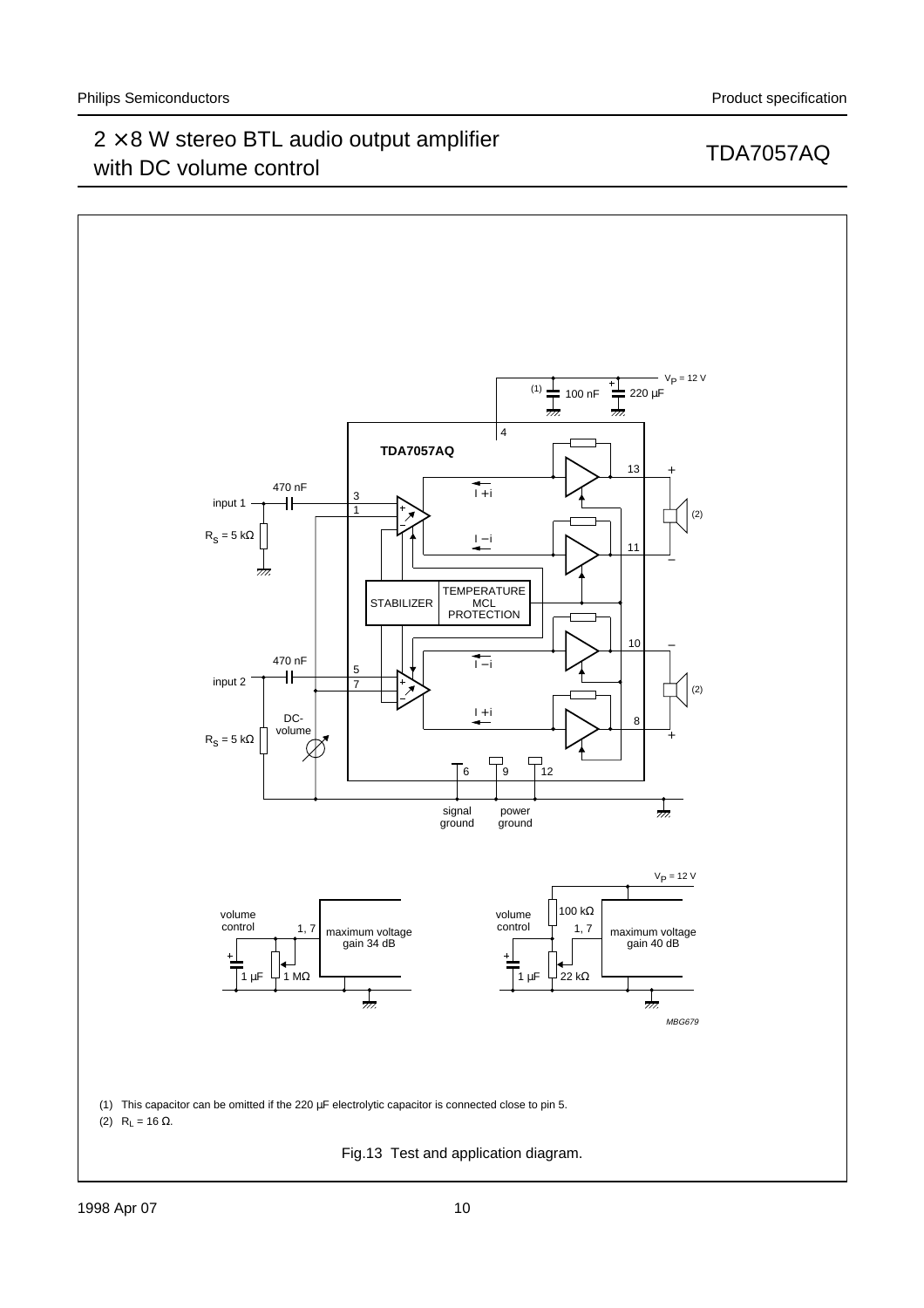## **PACKAGE OUTLINE**

|             |                                             |                |       | DBS13P: plastic DIL-bent-SIL power package; 13 leads (lead length 12 mm) |                  |            |             |                   |           |                |                |                        |                              |                                                                                |              |            |                                    |                    |   |                    | SOT141-6              |
|-------------|---------------------------------------------|----------------|-------|--------------------------------------------------------------------------|------------------|------------|-------------|-------------------|-----------|----------------|----------------|------------------------|------------------------------|--------------------------------------------------------------------------------|--------------|------------|------------------------------------|--------------------|---|--------------------|-----------------------|
|             |                                             |                |       |                                                                          | D                |            |             |                   |           |                |                | $\boxed{1}$ x<br>$E_h$ | non-concave<br>IJ            |                                                                                |              | $D_h$      |                                    |                    |   |                    |                       |
|             |                                             |                |       |                                                                          |                  |            |             |                   |           |                |                |                        |                              |                                                                                |              |            | view <b>B</b> : mounting base side |                    |   |                    |                       |
|             | 1<br>$\frac{1}{Z}$ $\frac{1}{Z}$            |                |       | $\overline{e}$                                                           | $\overline{e_1}$ | →<br>$b_p$ | ← ⊕ w M     | 13                | j         |                |                |                        | $\overline{B}$<br>$L_3$<br>Ā | $- A_2 -$<br>$Q \sim$<br>$\leftarrow$ $\boxed{m}$ $\leftarrow$ $\boxed{e_2}$ . |              | Е<br>$c -$ | A<br>← ⊕ v M                       |                    |   |                    |                       |
|             |                                             |                |       |                                                                          |                  |            |             |                   | $\pmb{0}$ | 5              |                | $10 \text{ mm}$        |                              |                                                                                |              |            |                                    |                    |   |                    |                       |
|             |                                             |                |       |                                                                          |                  |            |             |                   |           | scale          |                |                        |                              |                                                                                |              |            |                                    |                    |   |                    |                       |
|             | DIMENSIONS (mm are the original dimensions) |                |       |                                                                          |                  |            |             |                   |           |                |                |                        |                              |                                                                                |              |            |                                    |                    |   |                    |                       |
| <b>UNIT</b> | Α                                           | A <sub>2</sub> | $b_p$ | $\mathbf c$                                                              | $D^{(1)}$        | d<br>20.0  | ${\bf D_h}$ | $E^{(1)}$<br>12.2 | e         | e <sub>1</sub> | e <sub>2</sub> | ${\sf E}_{\sf h}$      | j<br>3.4                     | ц<br>12.4                                                                      | $L_3$<br>2.4 | m          | Q<br>2.1                           | $\pmb{\mathsf{v}}$ | w | $\pmb{\mathsf{x}}$ | $Z^{(1)}$<br>$2.00\,$ |
|             | 17.0                                        | 4.6            | 0.75  | 0.48                                                                     | 24.0             |            |             |                   | $3.4\,$   | 1.7            | 5.08           | 6                      |                              |                                                                                |              | $4.3$      |                                    | $0.8\,$            |   |                    |                       |

| <b>OUTLINE</b> |            | <b>EUROPEAN</b> |             |  |                   |                               |
|----------------|------------|-----------------|-------------|--|-------------------|-------------------------------|
| <b>VERSION</b> | <b>IEC</b> | <b>JEDEC</b>    | <b>EIAJ</b> |  | <b>PROJECTION</b> | <b>ISSUE DATE</b>             |
| SOT141-6       |            |                 |             |  | ⊕                 | $-95 - 03 - 11$<br>$97-12-16$ |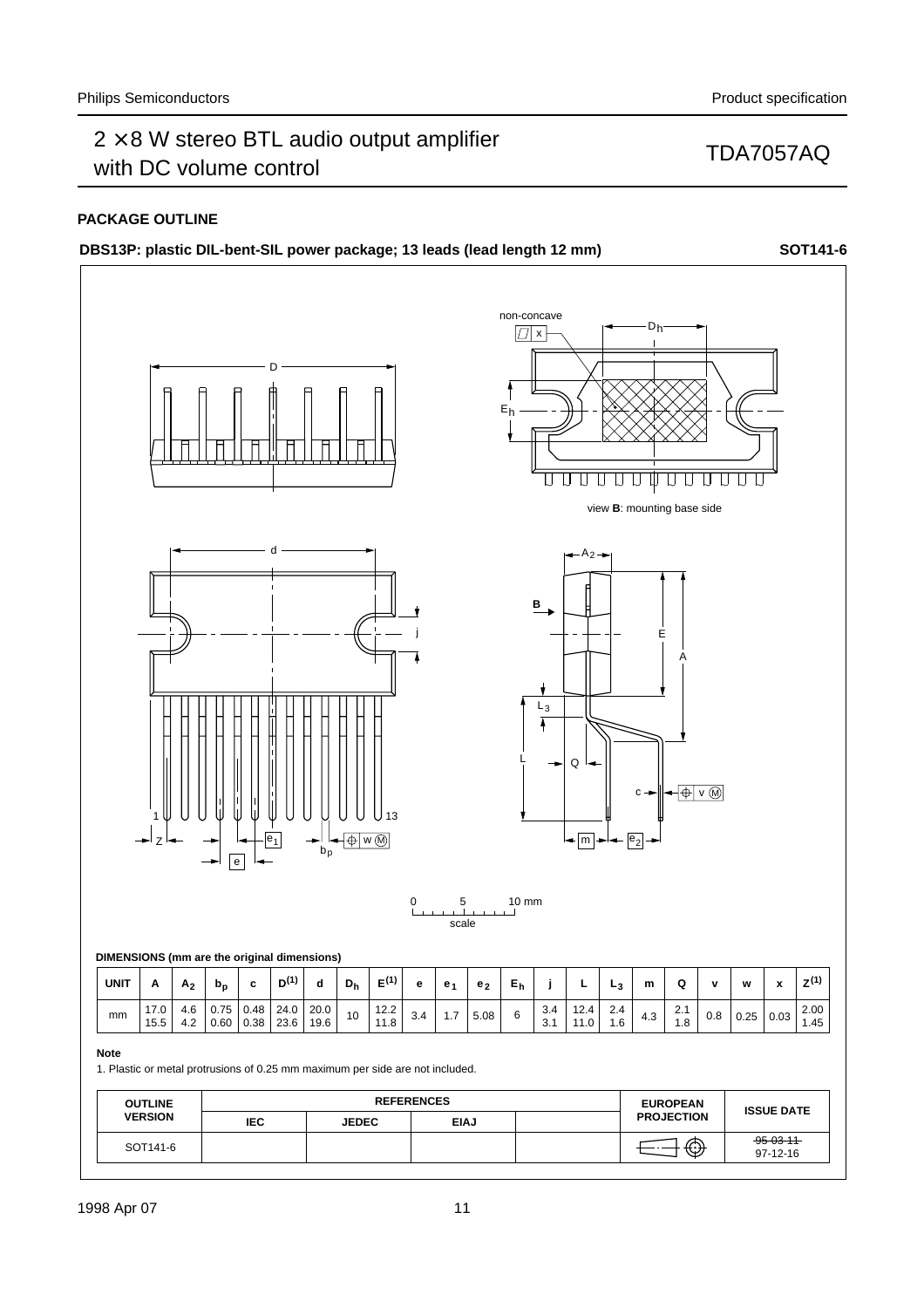## $2 \times 8$  W stereo BTL audio output amplifier  $2 \times 3$  iv steres BTE didn't support dimplifier<br>with DC volume control

## **SOLDERING**

## **Introduction**

There is no soldering method that is ideal for all IC packages. Wave soldering is often preferred when through-hole and surface mounted components are mixed on one printed-circuit board. However, wave soldering is not always suitable for surface mounted ICs, or for printed-circuits with high population densities. In these situations reflow soldering is often used.

This text gives a very brief insight to a complex technology. A more in-depth account of soldering ICs can be found in our "IC Package Databook" (order code 9398 652 90011).

### **Soldering by dipping or by wave**

The maximum permissible temperature of the solder is 260 °C; solder at this temperature must not be in contact with the joint for more than 5 seconds. The total contact time of successive solder waves must not exceed 5 seconds.

The device may be mounted up to the seating plane, but the temperature of the plastic body must not exceed the specified maximum storage temperature  $(T_{sta\,max})$ . If the printed-circuit board has been pre-heated, forced cooling may be necessary immediately after soldering to keep the temperature within the permissible limit.

### **Repairing soldered joints**

Apply a low voltage soldering iron (less than 24 V) to the lead(s) of the package, below the seating plane or not more than 2 mm above it. If the temperature of the soldering iron bit is less than 300 °C it may remain in contact for up to 10 seconds. If the bit temperature is between 300 and 400 °C, contact may be up to 5 seconds.

## **DEFINITIONS**

| Data sheet status                                                                                                                                                                                                                   |                                                                                       |  |  |  |  |
|-------------------------------------------------------------------------------------------------------------------------------------------------------------------------------------------------------------------------------------|---------------------------------------------------------------------------------------|--|--|--|--|
| Objective specification                                                                                                                                                                                                             | This data sheet contains target or goal specifications for product development.       |  |  |  |  |
| Preliminary specification                                                                                                                                                                                                           | This data sheet contains preliminary data; supplementary data may be published later. |  |  |  |  |
| Product specification                                                                                                                                                                                                               | This data sheet contains final product specifications.                                |  |  |  |  |
| <b>Limiting values</b>                                                                                                                                                                                                              |                                                                                       |  |  |  |  |
| Limiting values given are in accordance with the Absolute Maximum Rating System (IEC 134). Stress above one or<br>more of the limiting values may cause permanent damage to the device. These are stress ratings only and operation |                                                                                       |  |  |  |  |

of the device at these or at any other conditions above those given in the Characteristics sections of the specification

### **Application information**

Where application information is given, it is advisory and does not form part of the specification.

is not implied. Exposure to limiting values for extended periods may affect device reliability.

### **LIFE SUPPORT APPLICATIONS**

These products are not designed for use in life support appliances, devices, or systems where malfunction of these products can reasonably be expected to result in personal injury. Philips customers using or selling these products for use in such applications do so at their own risk and agree to fully indemnify Philips for any damages resulting from such improper use or sale.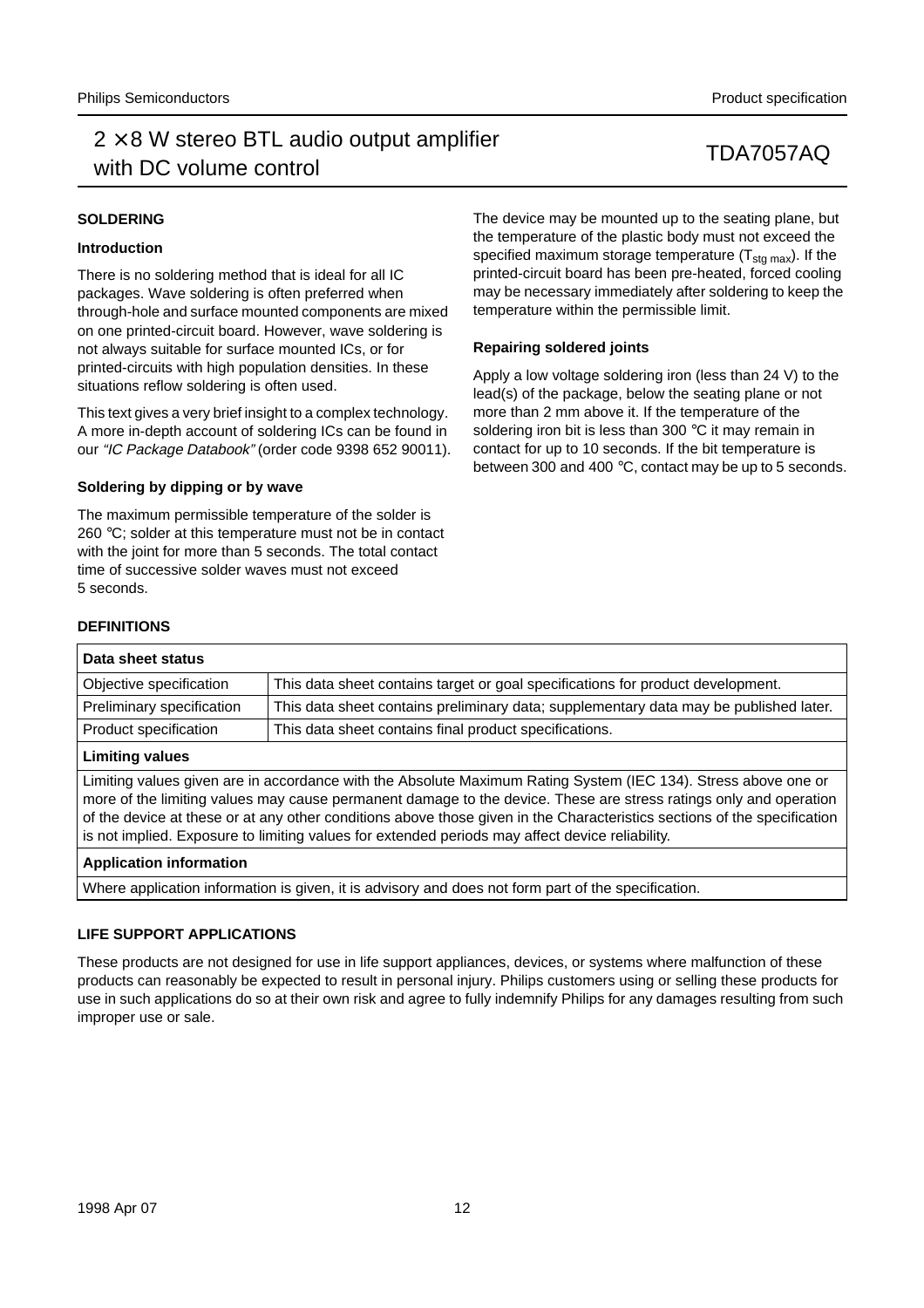**NOTES**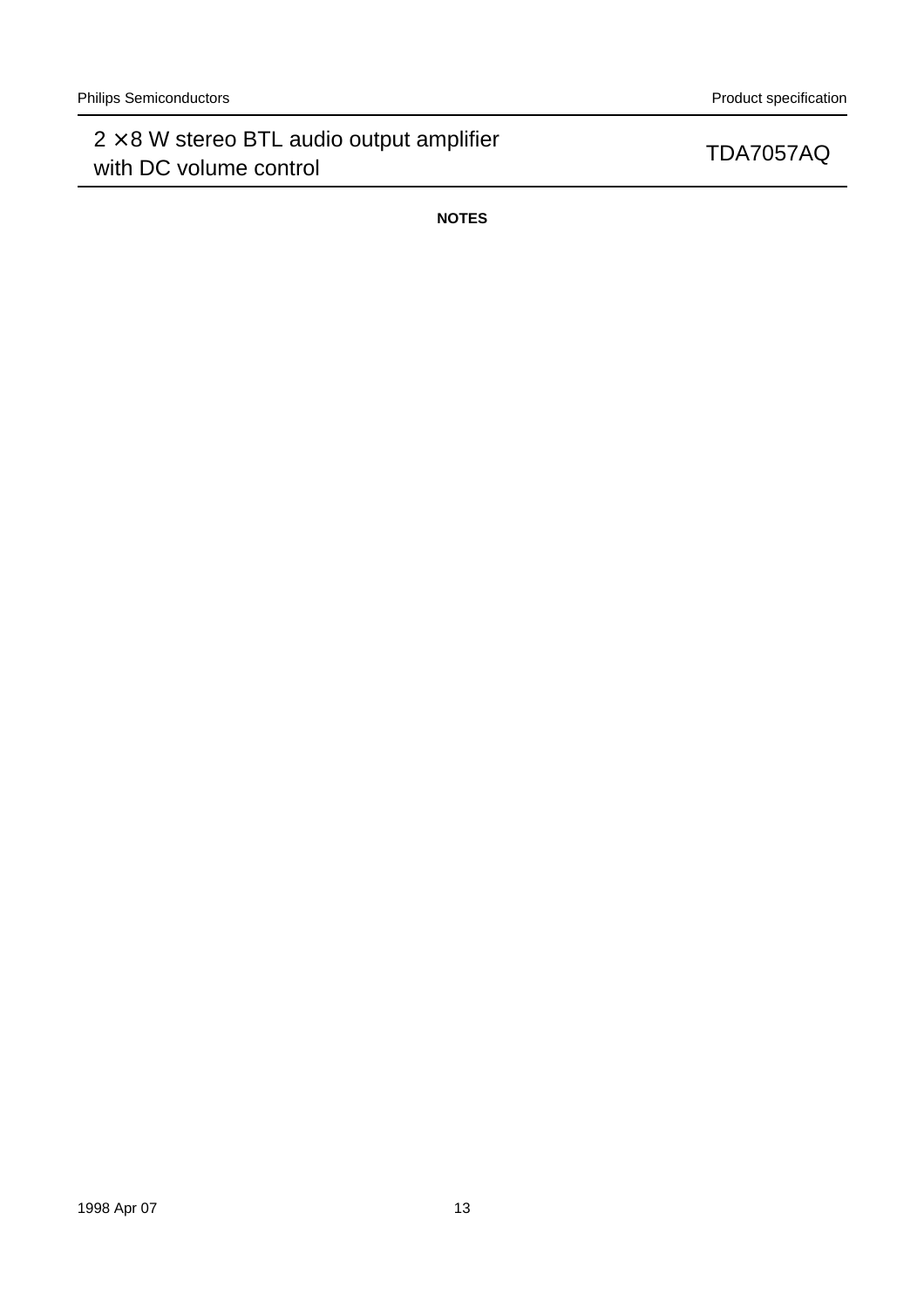**NOTES**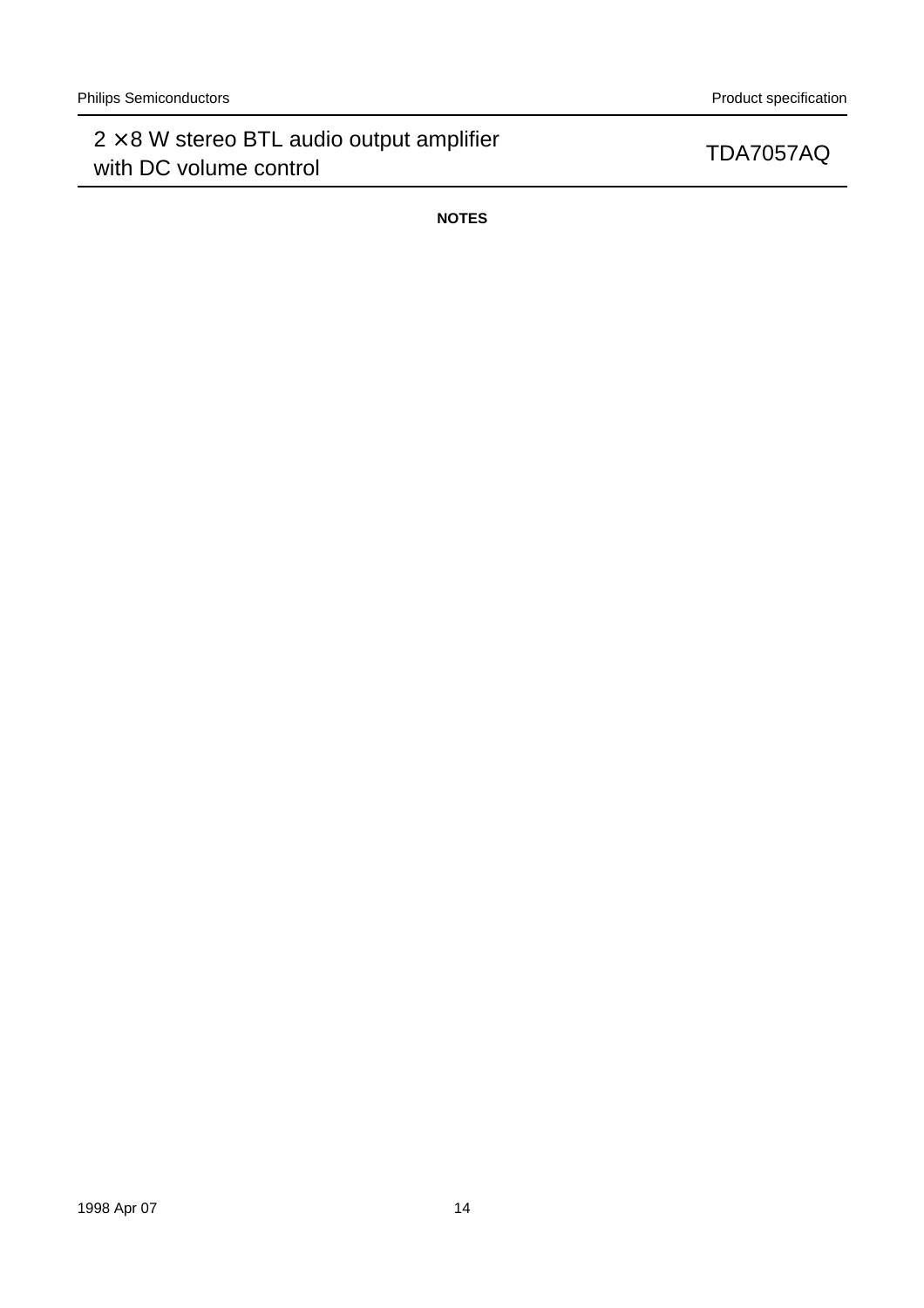**NOTES**